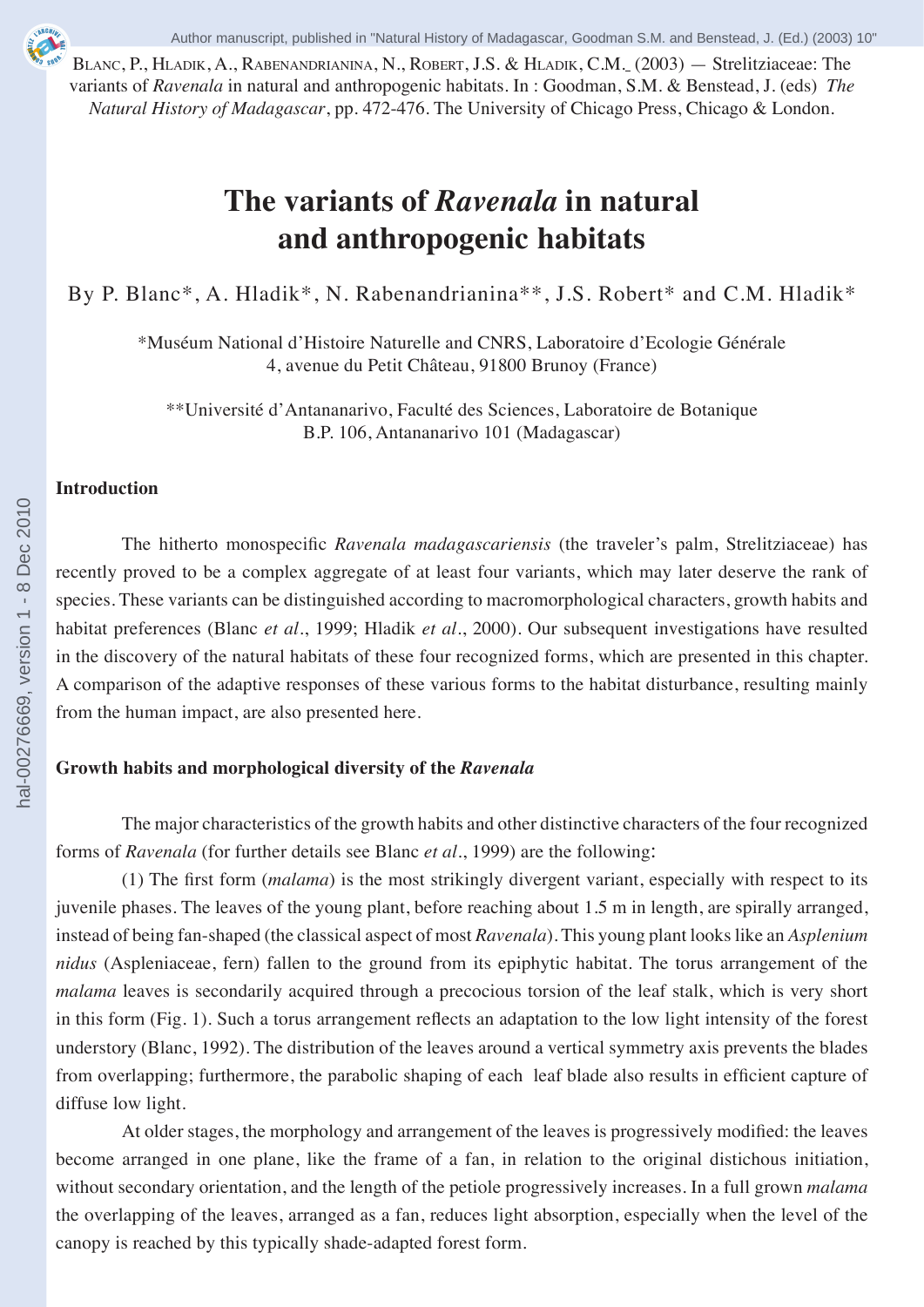(2) The second form (*hiranirana*) presents, during its first stages of growth, the usual pattern of most *Ravenala,* in that the leaf blades have long petioles and are arranged in a plane (fan-shaped). However, in contrast with *malama*, the older individuals of the *hiranirana* form present a slight and regularly alternate shift of the leaf blades. This shift allows an efficient orientation of the leaf blades to light, useful when the plant is growing towards the forest canopy, reflecting a higher light request than for the first form.

(3) The third form (*bemavo*) is adapted to the intense light conditions of open areas. During all its life stages, the leaves of *bemavo* show a perfect fan arrangement. This form is also the most resistant to water stress, as the overlapping of the leaf blades might reduce transpiration and photoinhibition of photosynthesis.

(4) The fourth form (*horonorona*), also has a perfect fan leaf arrangement during all its life stages, but it has a smaller stature. It is mainly characterized by its cespitose habit, with new stems arising at the base of the older ones. This form is potentially immortal, as each new shoot develops its own system of adventitious roots.

All these forms have contractile roots, a crucial adaptation to several habitats. The contractile roots allow the stem apex to sink into the soil. This pattern of growth and establishment is responsible for the increase of the stem diameter through the initiation of numerous roots along the buried stem base. As a result, the individuals that grow on unstable or inundated soils are stabilized, as well as those on steep slopes. Similarly, in the young stages of any form, the stem apex is protected against the fires, either of anthropogenic origin or natural, that occur frequently in the savanna-like slopes of eastern Madagascar.

The growth rate of these various forms of *Ravenala* can be estimated from our field observations. For instance, in June 2000, most individuals of the four forms presented new emerging inflorescences on each side of the leafy crown, usually in the axil of the fourth to eighth leaf from top. Usually, two inflorescences appear on each side of the crown. These four inflorescences are consecutive or separated by one sterile leaf. The annual flowering is followed by vegetative growth during which 3 to 5 leaves are produced on each side of the fan. Thus each *Ravenala* produces about 8 leaves without an inflorescence, plus 2 to 4 leaves supporting inflorescences, per year. This regular alternate positioning of sterile and flowering phases is shown by the scars left by old infructescences along the stipe, at intervals of 60 to 70 cm, the mean annual increase in height of most individuals.

From an evolutionary viewpoint, we have suggested (Blanc *et al*., 1999) that the suckering habit and the perfect fan-shaped leaf arrangement correspond to a primitive condition. This would imply that *Ravenala* first inhabited more or less inundated lowland forests, with a form corresponding to the present *horonorona*. Afterwards, a form such as *bemavo* could have invaded the steep slopes covered by open forests. Finally, forms such as *hiranirana* and *malama* would have colonized closed forests, the *Malama*  being the most morphogically divergent and the best adapted to the conditions of the understory.

The first results obtained by analyzing the ITS (Internal Transcribed Spacers) sequences of the DNA of individuals of the four forms of *Ravenala* (Robert, 2000) are in agreement with such an evolutionary scenario. The form *horonorona* appears as the most primitive, while *hiranirana* and *bemavo* are weakly separated (as shown by a cluster analysis), and *malama* does appear as the most evolved form.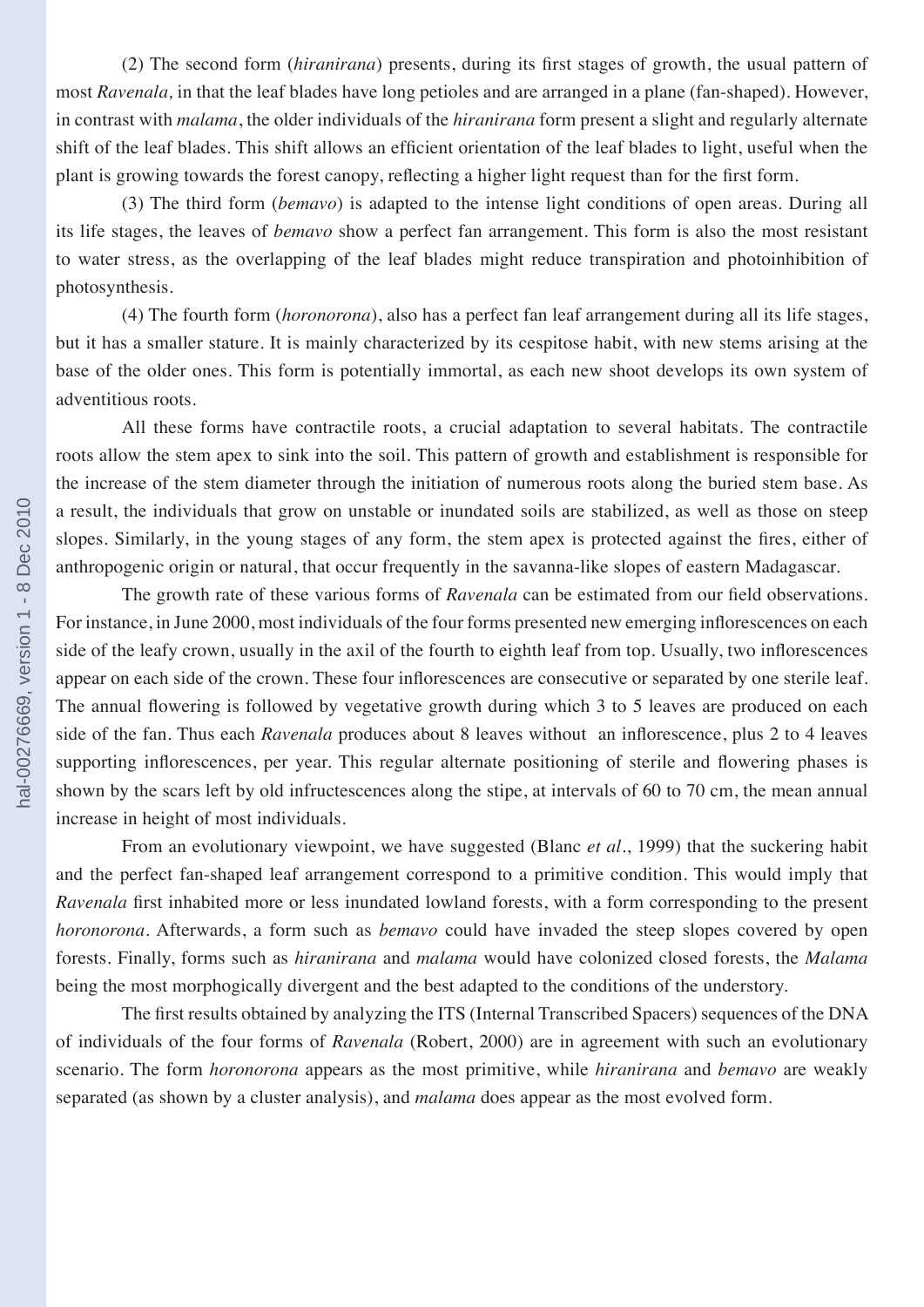## **The natural habitats of the** *Ravenala* **forms**

The different forms and populations of *Ravenala* described here have been observed in the eastern part of Madagascar, mainly on the slopes originally covered by lowland eastern and mid-altitude forests, between 0 and 1,000 m elevation.

It is generally difficult to define with certainty the natural habitat of any plant species. This is especially true in places such as the steep slopes of the eastern forest of Madagascar, where the impact of human activities and cyclones are particularly intense. The same type of difficulty also arises with the origin of vegetation growing in low swampy areas, since artificial excavations, quite common along the roads, become filled with water and associated plants.

#### **The** *malama* **form**

This form (called *fontsy malama* in the Bezanozano area) grows in undisturbed forests, mostly between 600 and 1,100 m. It is particularly abundant around Andasibe, and in the Parc National de Ranomafana. In contrast to the other forms, *malama* is clearly adapted to the microclimate of the forest floor in the understory of undisturbed rainforests. The seeds germinate in this shady environment and the seedlings grow among typical herbaceous and shrubby understory species, such as member of the Urticaceae, Balsaminaceae, Piperaceae, Pandanaceae, Myrsinaceae. The young stages of *malama*, with their secondary spiral leaf arrangement, are perfectly adapted to these shady environments (Fig. 1). The older stages grow through the mid-layer stories, and the crown finally reaches about 15 m in height, the leaves expanding their blades in the forest sub-canopy levels, although some of the oldest individuals emerge above the forest canopy.

## **The** *hiranirana* **form**

The second forest form (called *fontsy hiranirana* in the Bezanozano area), is common in midelevation forests, although rare above 900m. In contrast to *malama*, it can also be found at low altitude. It germinates and establishes mainly in medium-size forest gaps —and the frequent occurrence of cyclones favors such gaps. The peculiar fan-shaped leaf arrangement of the young stages of this form is adapted to light intensity of these forest gaps, higher than in the understory. The adult crown reaches about 15 m, and the leaves usually are exposed to the sun at canopy level. The rapid growth allows this form to reach the canopy before complete closure of the gap. In disturbed forested areas, between 600 and 900 m, the *hiranirana* is the most common form of Ravenala. It can be found mixed with the *malama* form at the transitional zone between lowland and mid-elevation forest. At lower elevations, it occurs together with the third form (*bemavo*), usually in the forests growing on steep slopes.

#### **The** *bemavo* **form**

It is not easy to define the natural environment of *bemavo* (as it is called in a portion of the Betsimisaraka area), since this form is the most common one, found growing in diverse anthropogenic situations. It is found up to 1,000 m, but is most common between 200 to 600 m, which corresponds to the eastern elevational zone that is most heavily deforested. It never occurs inside the rainforest, except on steep ridges on well drained thin substrates, where it is exposed to high levels of light. This is the tallest form, reaching 20 to 25 m in height.

The natural environment of the *bemavo* appears to be the low forest covering the steep slopes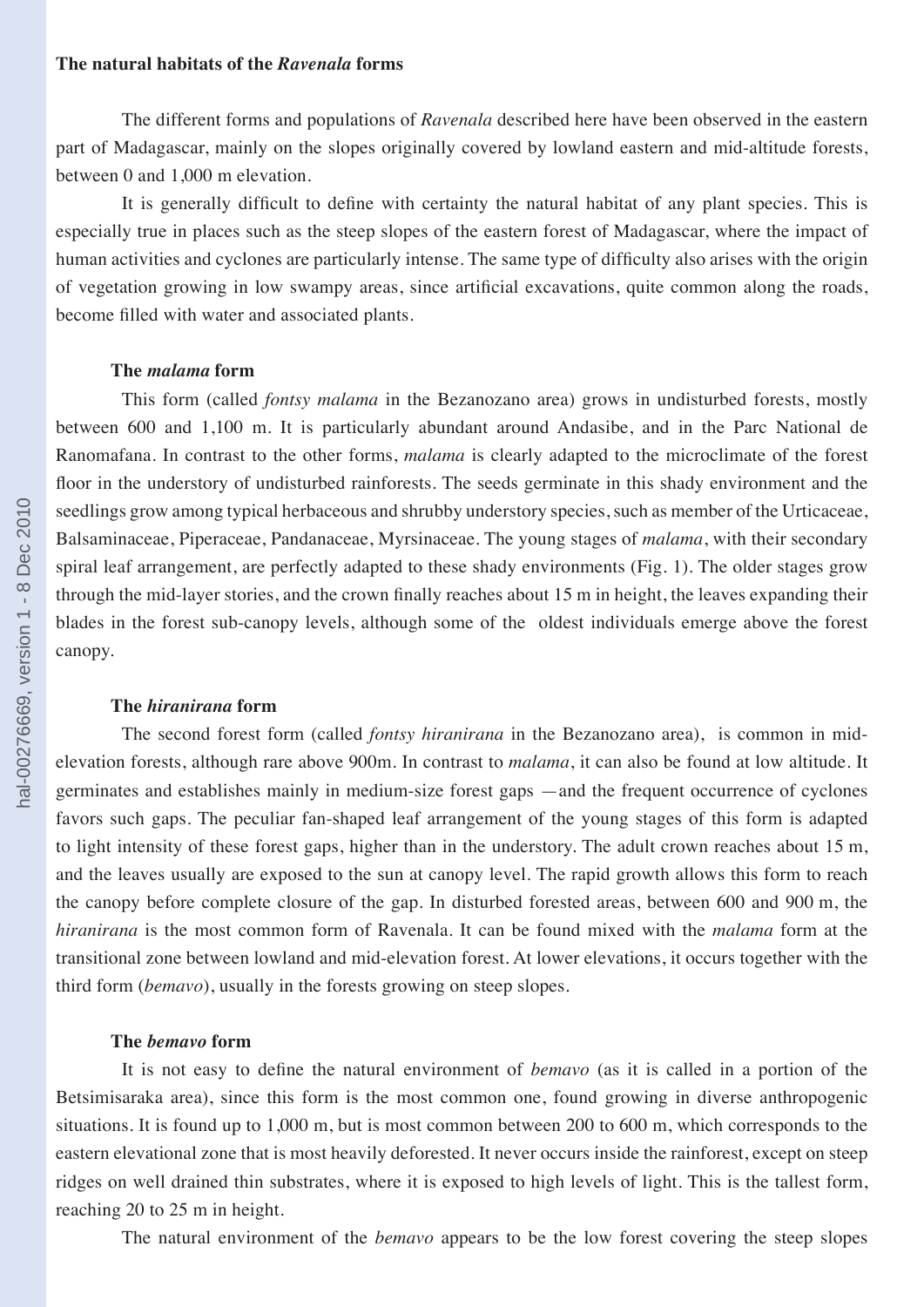of the inselbergs between 300 and 500 m, such as those around Ifanadiana, along the road to Mananjary (Fig. 2). These inselbergs are the exposed portions of Precambrian basement rocks, which are metamorphic and igneous in origin, and include mostly crystalline rocks such as granite and migmatites (Du Puy & Moat 1996). The almost vertical and often bare parts of these inselbergs have patches of classic saxicolous plants, such as *Kalanchoe* (Crassulaceae), *Aloe* (Asphodelaceae), and *Xerophyta* (Velloziaceae). On more moderate slopes (between 30° and 60°), the typical low forest can grow on a thin substrate. These forests usually reach less than 10 m in height, with a floristic composition including forest trees such as *Dilobeia*  and *Tambourissa* species, as well as small trees or shrubs (i.e. *Phyllarthron* and *Phylloxylon*). In these dry conditions, the delicate herbaceous plants such as *Gravesia* (Melastomataceae), *Impatiens* (Balsaminaceae), or *Elatostema* (Urticaceae) species are absent. The *bemavo* is the only abundant form of Ravenala in this forest type, although some *hiranirana* may appear where more water retentive soil allows some higher trees to grow.

The *bemavo* germinates on thin soil, usually in small crevices situated between large boulders. Due to the low height of trees and the presence of large boulders devoid of vegetation, the light is more intense than in the understory of a tall forest, and the sunflecks are more abundant. The roots of *bemavo* are usually superficial, imbricated in a thick layer covering the rocks. Due to mechanical instability of the substrate, older *bemavo* trees frequently fall but, in many instances, the apical part still grows, forming a sharp angle with the horizontal stem. It appears that *bemavo* is clearly a form adapted to high light intensity and dry conditions, and this is probably why it is so successful on deforested slopes.

## **The** *horonorono* **form**

The fourth form called *horonorona* (after its name in a part of the Betsimisaraka area) occurs mainly at low altitude (below 300 m). It is morphologically characterized by a tufted, or cespitose habit. This form is clearly the most hygrophilous one. The natural habitats appear to include two types of environments. First, it is found in hilly landscape where some deep stream valleys escape seasonal fires and still contain natural vegetation (Fig. 3). In such gullies, the slopes just above the stream are covered with *horonorona*. Above this zone, *horonorona* becomes less abundant, with fewer stipes. A completely developed *horonorona* includes 6 to 8 stipes, reaching about 10 m in height, with several younger offsets. In this undisturbed environment, the offsets originate at ground level in the moist soil, as well as at 50 cm to 1 m above the ground. The gullies are thus covered by a low forest canopy almost exclusively constituted by the *horonorona* crowns. In the understory of this habitat grow some other hygrophilous plants, such as Cyperaceae, Pandanaceae, and Taccaceae. The *horonorona*, although not growing in the streambed, is obviously adapted to a very humid environment.

The second type of natural *horonorona* environment corresponds to the flat lowland peat swamps, which are common above the sandy substrate along the coast. Besides the *Sphagnum* species, the local plant community includes *Utricularia* (Lentibulariaceae), *Burmannia* (Burmanniaceae), *Drosera* (Droseraceae) and *Eriocaulon* (Eriocaulaceae) together with some *Pandanus* (Pandanaceae) species, mostly *P. platyphyllus*. In this habitat, where the water depth is usually less than 10 cm, *horonorona* is usually less than 5 m tall, with a tuft reduced to one main stem on some offsets. Seeds can germinate either on the wet soil, or just below the water surface. Some young or weakly developed *horonorona* also occur at the edges of he coastal forest growing on sandy substrate. No other forms of the *Ravenala* are present in all these types of habitat.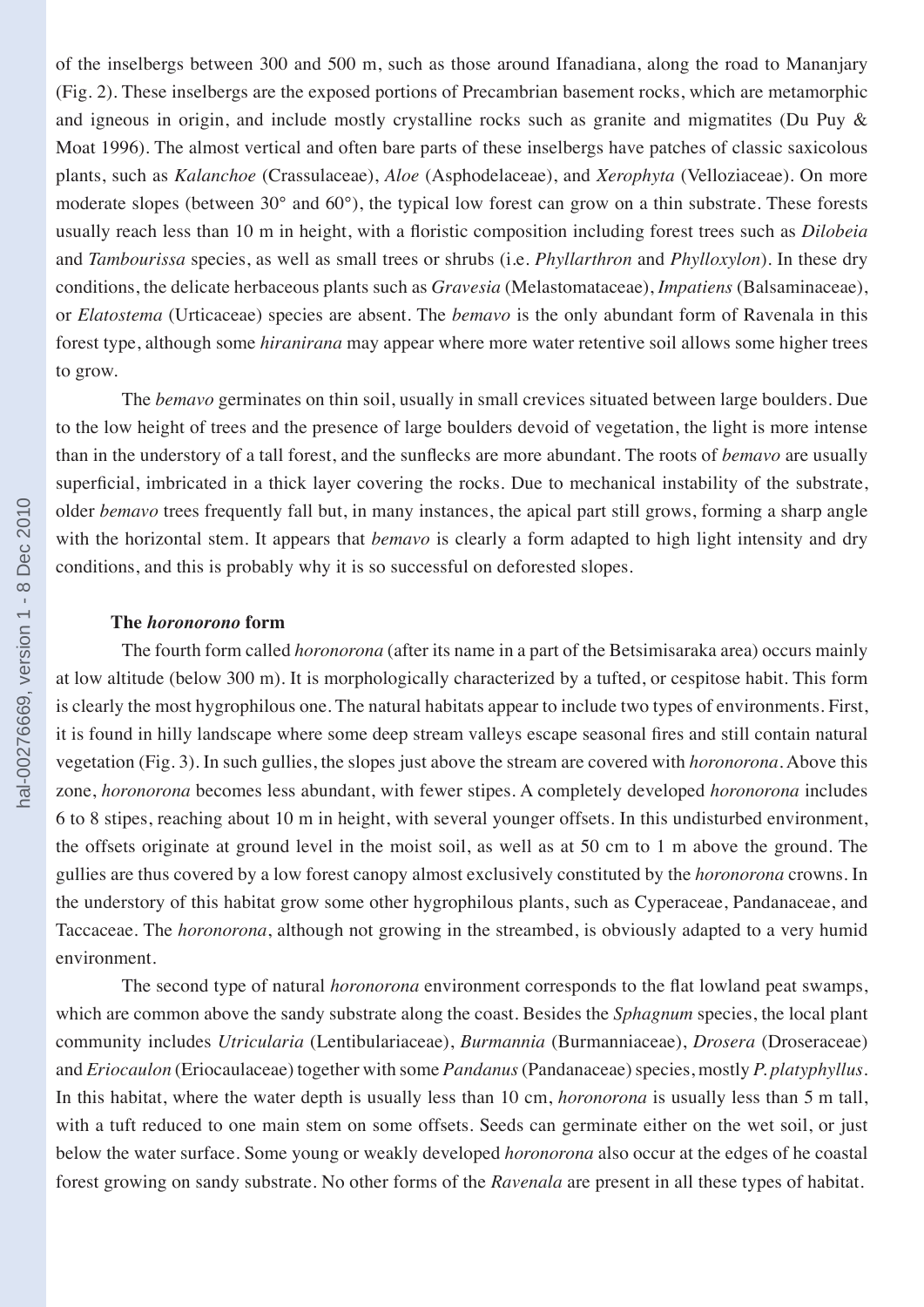#### **The** *Ravenala* **forms in disturbed habitats**

Most of the present-day visitors of Madagascar believe that the traveler's tree is exclusively located on the deforested slopes of the eastern part of the island, particularly below 600 m where *Ravenala* are so abundant that the vegetation has been often described under the term of "ravenala forest". In such zones, the *bemavo* and *horonorono* forms are the most common. However, the typical forest forms, *malama* and *hiranirana,* may also persist in disturbed forests.

The *malama* form may occur outside the forest, but only when the climatic conditions are sufficiently humid. It may be observed in *savoka* (abandoned areas of cleared forest after planting of agricultural crops), at around 1,000 m elevation, near Andasibe, that is in perhumid environmental conditions. Even in such conditions, the *malama* cannot germinate and establish in completely open areas, since the young seedlings observed in these disturbed areas are located in the shade of trees and shrubs forming the first stages of a secondary forest. Once the apex is buried in the soil by the contractile roots, the *malama* saplings can withstand the subsequent clearing of the vegetation, although they appear to be quite weak, with their leaves partially destroyed by excessive light. In these open mid-elevation areas, the *malama* usually remains at the early stages of development, without an emerging stipe.

The *malama* can also be found in forest remnants above 600 m, where it is often mixed with *hiranarana*, although this other form is mostly located on edges and open gaps. In contrast, at such sites in the larger forest fragments (greater than 1 ha) the *malama* grows among the oldest trees. Some young or weakly developed *malama* have also been observed in Eucalyptus plantations near Andasibe.

The *hiranirana*, which is also originally a forest form, appears to be quite ubiquitous. It can grow from near sea level to 1,000 m and it is always associated with large shrubs and/or trees, but not necessarily large forest remnants. In these types of disturbed forests such as the Station Forestière d'Andasibe, seed dispersal and successful establishment of seedlings occur mainly within a radius of about 50 m around the parent tree. In contrast to *malama*, the *hiranirana* can germinate and develop in open areas, surrounded by larger plants. At the forest edges, often at the ecotone with *savoka*, a nearly continuous line of hiranirana can often be found, seemingly forming an efficient barrier against fire. Even when the leaves are burnt, the stipe of *hiranirana* and its apex remain alive.

Due to its original edaphically xeric environment, the *bemavo* form is the most successful on the very steep slopes where the practice of slash-and-burn cultivation has opened up the landscape (Rasolofoharinoro et al. 1997; Razafy Fara et al. 1997). In these areas (Fig. 4), the *bemavo* could be either tended, or planted, since it provides leaves for house roofing and flattened pieces of the stipe for floors and walls. It is also used as an ornamental species in gardens. At its earliest stage, when the apex is not yet buried in the ground, *bemavo* saplings can be destroyed by fire. Later, the apex, which is protected inside the soil, increases in size, as do the emerging leaves. When the leafy crown reaches about 4 m in height, the apex emerges from the ground and may be destroyed by savanna fires. This vulnerability persists for 2 to 3 years, until the stipe is about 1.2 m. At this point, the *bemavo* can withstand subsequent fires and persist in areas of slash-andburn cultivation.

In Madagascar, high densities of *bemavo* are beneficial, not only for provision of building materials, but also because the apex of young plants is consumed by people. The *bemavo* may also play an important role in forest regeneration, given that its stipe height and high densities can provide protective shade for a considerable number of forest tree and shrub species (Robert, 2000).

Below 200-300 m elevation, the *horonorona* is the most common form of traveler's tree, found on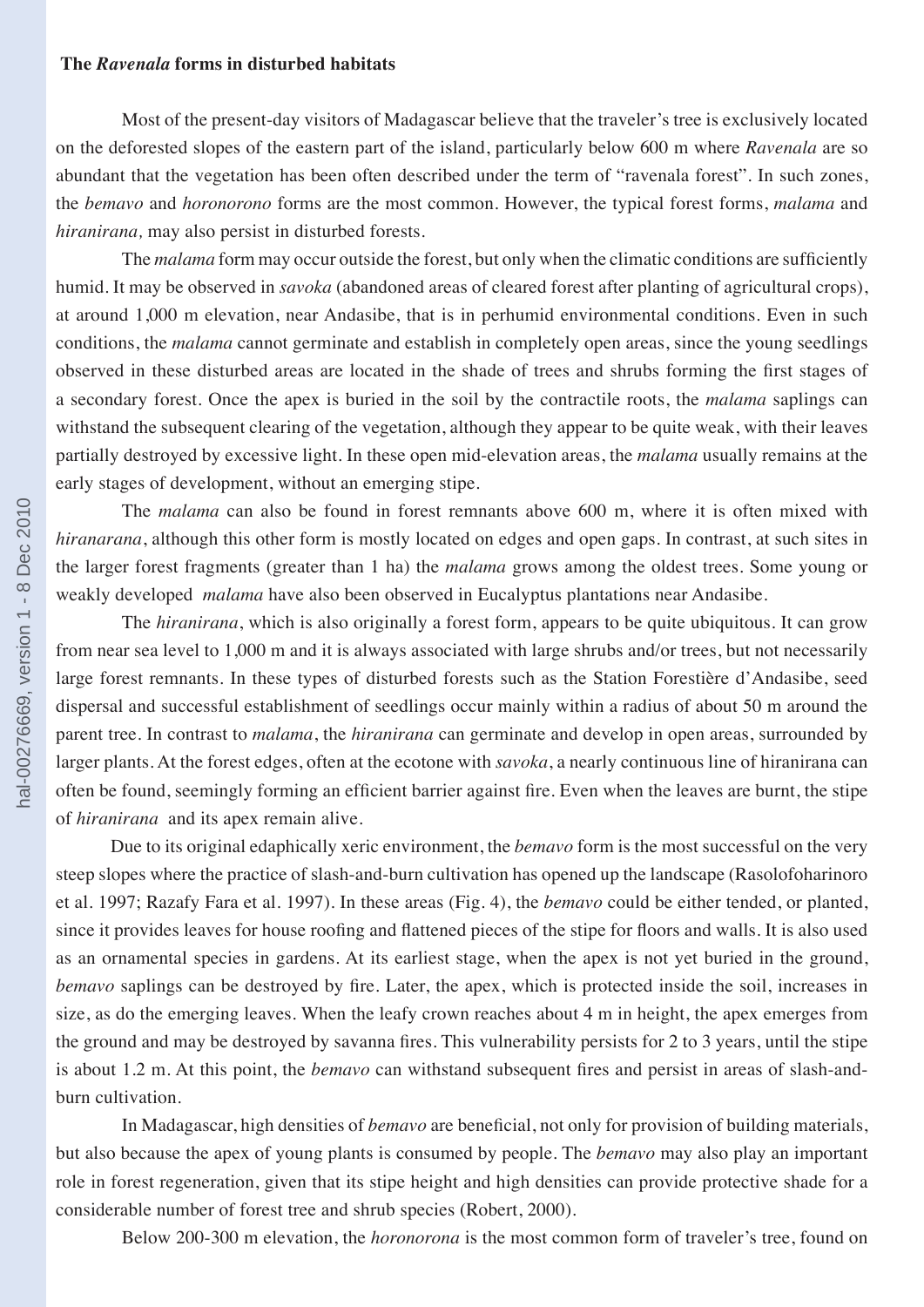coastal hills, where human density is extremely high. This hygrophilous form appears as being very sensitive to the slope inclination and resulting water drainage, as well as to frequency of fires, both being factors at the origin of water stress. In such ecological situations, the tuft is generally reduced to an aboveground stipe, plus one to five underground stems that produce reduced leaves (a large total leaf area should not be compatible with water stress). Domestic animals may also regularly graze on new leaves produced by these underground stems.

Along deforested riverbanks, at low altitude, the *horonorono* can form an almost continuous line of less than 10 m in height. Similarly, it can be present in man-made excavations along roads. After being filled with water, these excavations are colonized by *Typhonodorum* (Araceae), *Pandanus* species (Pandanaceae) and Cyperaceae. However, as *Ravenala* seeds sink in water, the seedlings cannot establish where the water is deeper than 5-10 cm.

## **Past and future research on the** *Ravenala* **forms**

The large variation in the environmental conditions faced by the traveler's trees, and the possible occurrence of ecotypes have been referred to in previous works, although usually not clearly described (Koechlin *et al*., 1974; Dumetz, 1988; Andrianifahanana, 1992). Research on floral biology and pollination, carried out either in Madagascar (Kress *et al*., 1994; Birkinshaw & Colquhoun, 1998), or in countries where *Ravenala* is an alien species (Calley *et al*., 1993) have demonstrated that experimental self-pollination may produce some seeds; however, cross pollination is the common rule in wild conditions. Lemurs, when licking nectar at the base of the huge inflorescences may contribute to cross-pollination by carrying pollen on their fur.

Further research is needed to address issues of cross-fertilization of different Ravenala forms in sympatry (Blanc *et al*., 1999). Are there barriers favoring self-pollination or an apomictic system? Future research, that include molecular approaches, will be necessary to complete the pioneering studies of Smith *et al*. (1993) and Kress (1995) and to understand the ecology of the various forms of *Ravenala*.

#### **References**

Andrianifahanana, M. 1992. *Contribution à l'étude biologique (Systématique - Écologie) de Ravenala madagascariensis (Strelitziaceae) dans la région de Mananara-Nord*. D.E.A., Université d'Antananarivo, Antananarivo.

Birkinshaw, C.R. and Colquhoun, I.C. 1998. Pollination of *Ravenala madagascariensis* and *Parkia madagascariensis* by *Eulemur macaco* in Madagascar. *Folia Primatologica*, 69: 252-259.

Blanc, P. 1992. Les formes globales des plantes de sous-bois tropicaux et leur signification écologique. *Revue d'Écologie (Terre Vie),* 47: 3-49.

Blanc, P. Rabenandrianina, N. , Hladik, A. and Hladik, C.M. 1999. Les formes sympatriques et allopatriques du genre *Ravenala* dans les forêts et les milieux ouverts de l'Est de Madagascar. *Revue d'Ecologie (Terre et Vie)*, 54: 201-224.

Calley, M., Braithwaite, R.W. and Ladd, P.G. 1993. Reproductive biology of *Ravenala madagascariensis* Gmel. as an alien species. *Biotropica*, 25: 61-72.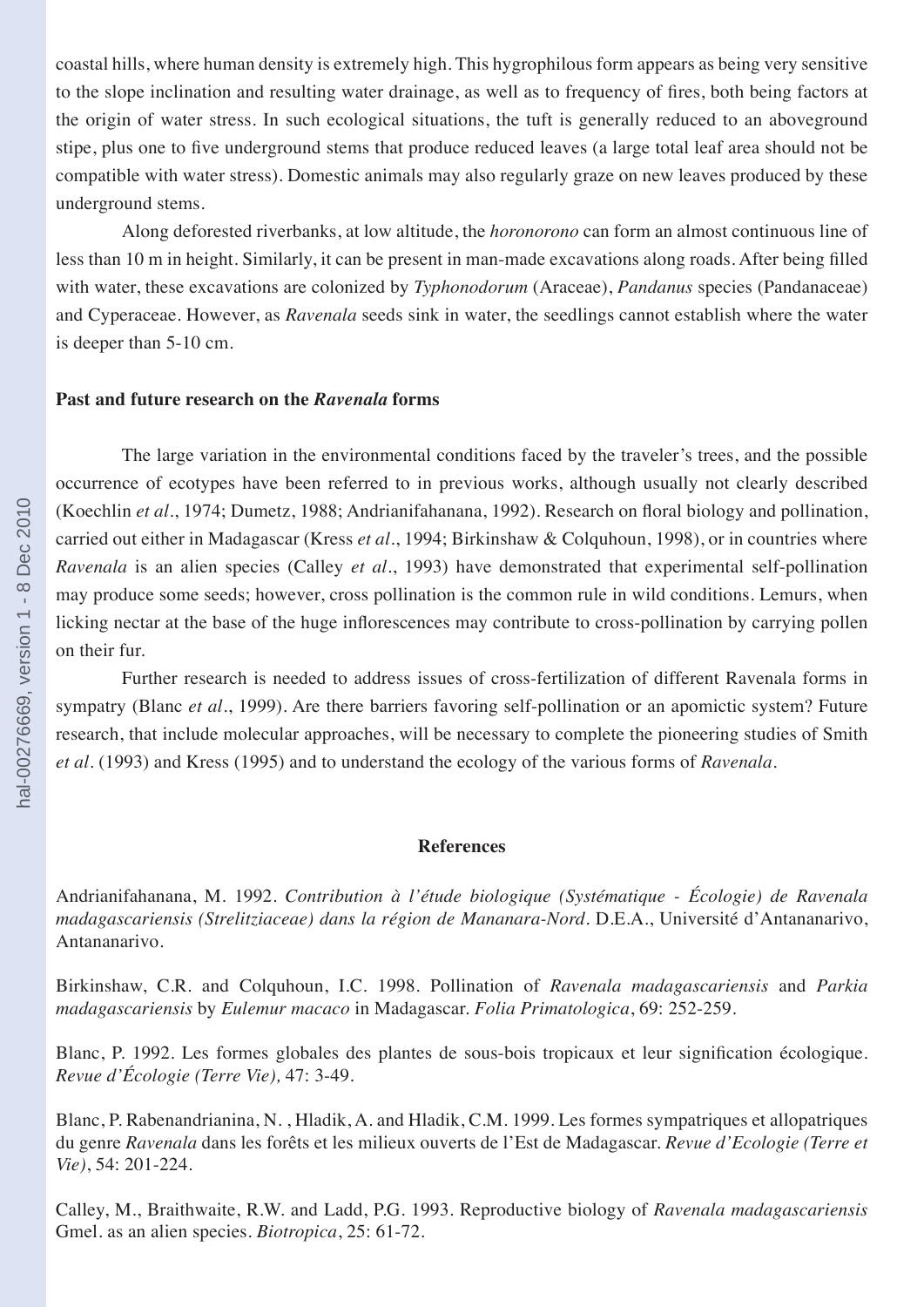Dumetz, N. 1988. *Inventaire botanique et régénération forestière de la Réserve Naturelle de Mananara-Nord (Madagascar)*. D.E.A., Université Paris VI, Paris.

Dupuy, D.J. and Moat, J. 1996. A refined classification of the primary vegetation of Madagascar based on the underlying geology: using GIS to map its distribution and to assess its conservation status. In *Biogéographie de Madagascar*, ed. W.R. Lourenço pp. 205-218. Paris: ORSTOM.

Hladik, A., Blanc, P., Dumetz, N., Jeannoda, V., Rabenendrianina, N. and Hladik, C.M. 2000. Données sur la répartition géographique du genre *Ravenala* et sur son rôle dans la dynamique forestière à Madagascar. In *Diversité et Endémisme à Madagascar*, eds W.R. Lourenço and S. Goodman pp. 93-104*. Mémoires de la Société de Biogéographie.*

Koechlin, K., Guillaumet, J.L. and Morat, Ph. 1974. - *Flore et végétation de Madagascar.* Cramer J. Vaduz.

Kress, W.J. 1995. Phylogeny of the Zingiberinae: morphology and molecules. In *Monototyledons: systematics and evolution*, eds. P.J. Rudall, P.J. Cribb, D.F. Cutler, and C.J. Humphries, pp. 443-460. Royal Botanic Gardens, Kew.

Kress, W.J., Schatz, G.E., Andrianifahanana, M. and Morland, H.S. 1994. Pollination of *Ravenala madagascariensis* (Strelitziaceae) by Lemurs in Madagascar: evidence for an archaic coevolutionary system? *American Journal of Botany*, 81: 542-551.

Rasolofoharinoro, M., Bellan, M.F. and Blasco, F. 1997. La reconstitution végétale après l'agriculture itinérante à Andasibe-Périnet (Madagascar). *Écologie*, 28: 149-165.

Razafy Fara, L., Pfund, J.-L., Ranjatson, P. and Razafimahatratra, A. 1997. Aperçu des recherches en cours : les utilisations paysannes de l'arbre et de la forêt. *Cahiers Terre-Tany*, 6: 104-118.

Robert, J.-S. 2000. *Les* Ravenala *à Madagascar : de l'analyse génétique à la reconstitution forestière*. D.E.A., Université Paris VI, Paris.

Smith, J.F., Kress, W.J. and Zimmer, E.A. 1993. Phylogenetic analysis of the Zingiberales based on rbcl sequences. *Annals of the Missouri Botanical Garden*, 80: 505-513.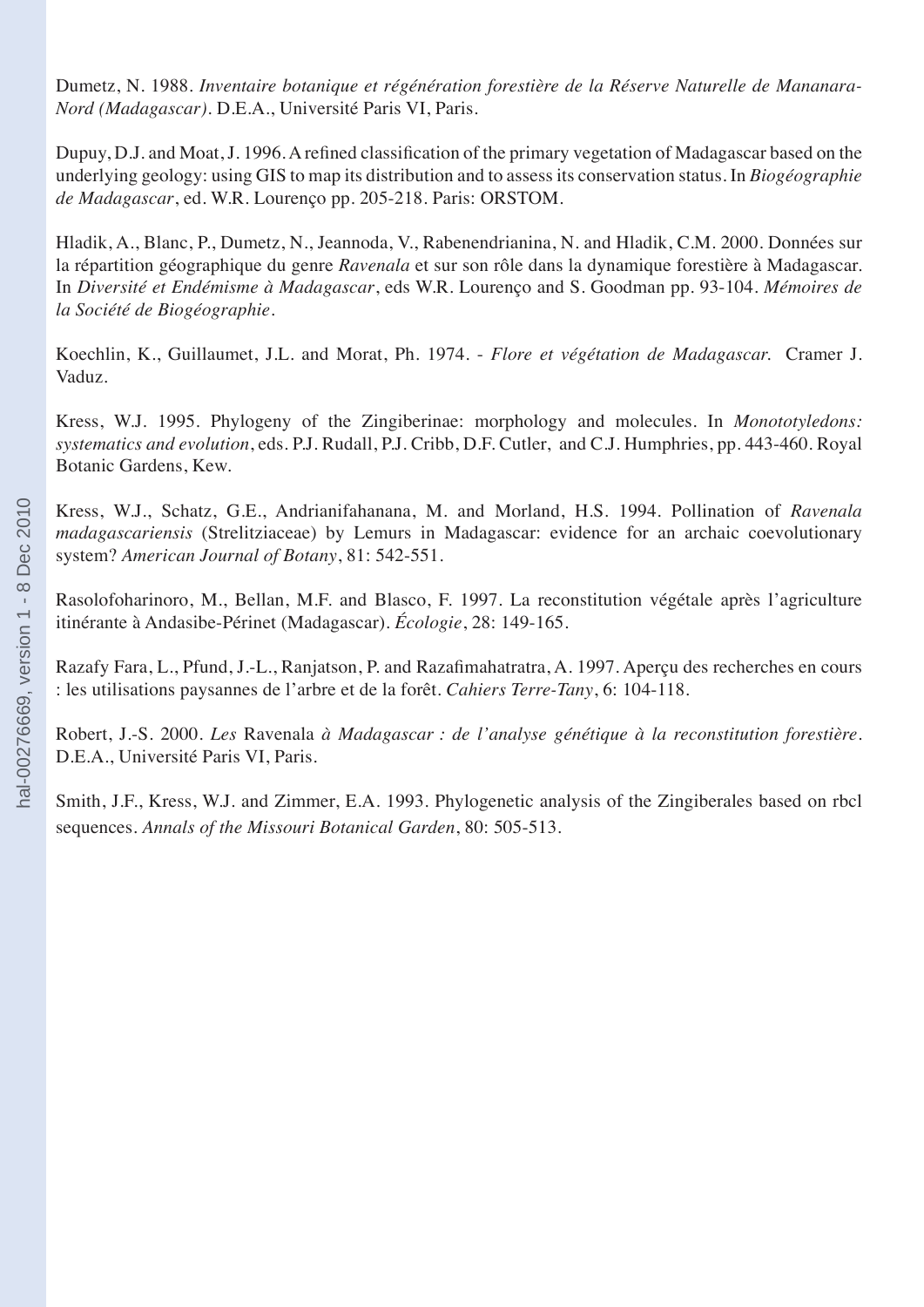## **Figures & legend**

Fig. 1 - Secondary spiral leaf arrangement in a young malama in the Parc National de Ranomafana forest understory.



Fig. 2 – A natural bemavo population in the low forest covering an inselberg near Ifanadiana.